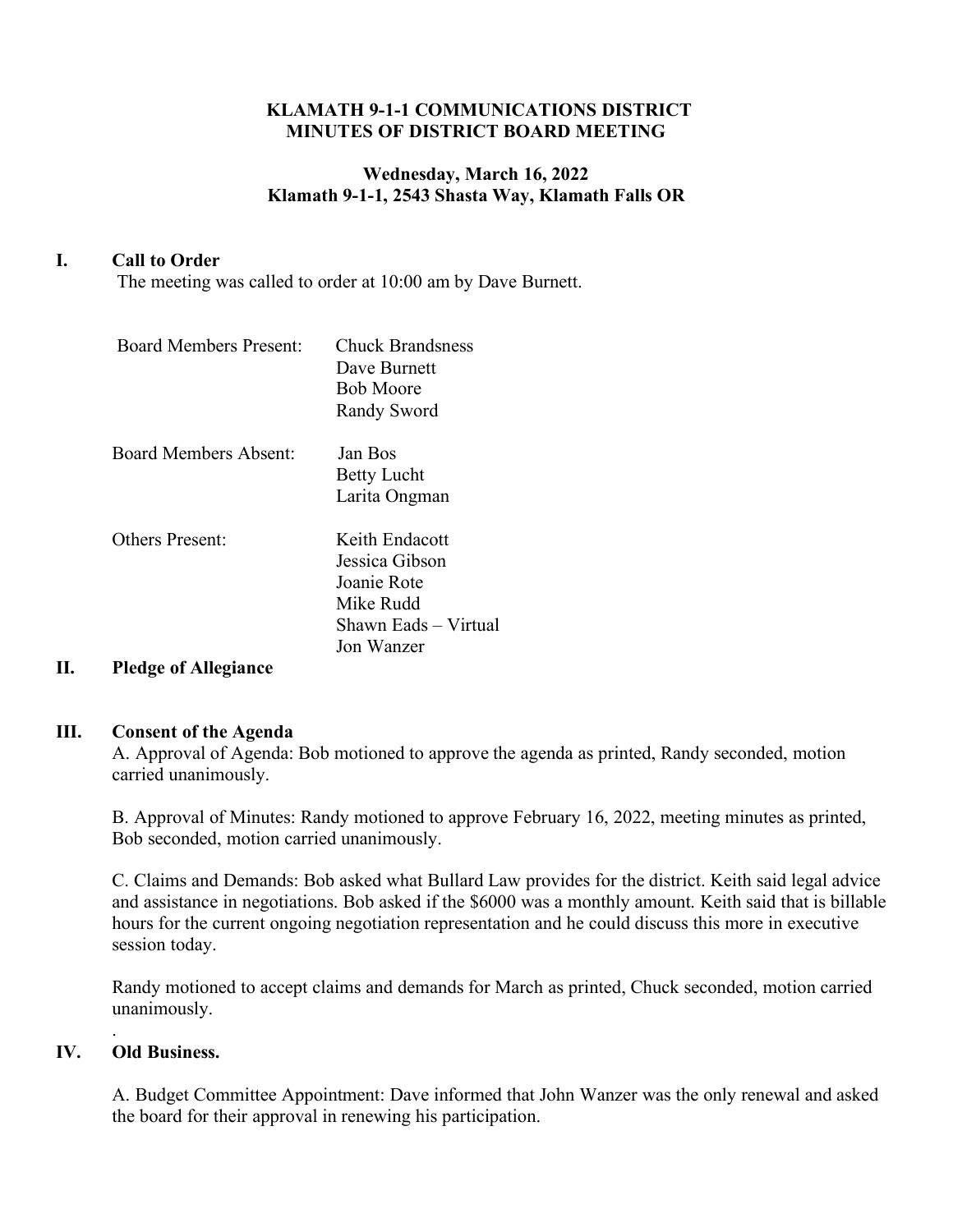Bob moved to accept John's application, Randy seconded, motion carried unanimously.

B. Strategic Vision - Subcommittee Report: Nothing new to report.

C. Home Show Review: Dave said it went very well. The non-emergency number sheets went fast, and the citizens were happy to get them. No complaints from citizens. Discussion followed on the response of those that attended. Randy said he would like color sheets and crayons for next year's booth to have a kid's coloring area. This gives kids something to do while they visit with the parents.

## **V. New Business.**

A. Business Manager Report: Jessica reported that preparation of the 2022-2023 budget documents are in process and budget binders will be available for pick up in the office the week of April  $11<sup>th</sup>$ . She will email a reminder to the board the week before. Pay equity analysis and wage data has been compiled and ready for committee review which Keith will discuss further in the meeting.

B. Ops Manger Report**:** Joanie reported a new hire will start tomorrow.

February Call Status: 7756 total calls of which 3,530 came in on a 911 line, 999 were Fire & EMS, 704 were medical specific and 5495 were law enforcement.

C. Executive Director Report: Keith reviewed the revenue and activity report.

Oregon APCO – In person meeting will be held in May, APCO National will be in Anaheim and Keith plans to attend. Keith will present an award later this month on behalf of APCO. This follows the roadshow APCO had been doing during the pandemic in 2021. Dave asked who the award was being presented to. Keith said it's a surprise so he would like to not announce it in the public meeting.

State Advisory – turn over in the GIS position has caused a pause until the replacement is brought up to speed.

National Telecommunicators Week is April 11-15th

Covid restrictions are lifting and with that the jail has reverted to its pre-covid lodging for all crimes.

Keith advised he will have an ask of the board after executive session that is in response to the impact COVID has had on the staff. This will be a consideration from COVID funds for a bonus and would like it to be in conjunction with telecom week. Randy asked if this would replace a lunch or gifts that had been done in the past. Keith said this would be timed to kick off the week and more discussion will follow in executive session.

D. Executive Session per ORS 192.660(2)(d): Dave announced they would now enter executive session and excused the public at 10:15am. Dave resumed the public meeting at 10:41am

E. Pay Equity Committee: Keith asked the board to put together 2 or 3 members to review and assess the data Jessica has compiled for a final assessment and recommendation. Dave, Randy, and Bob will be on the committee. The committee will meet at 9am on March  $30<sup>th</sup>$ .

Keith proposed Resolution 22-01 for consideration of the board of a bonus for employees who worked during the pandemic to be paid out of COVID grant funds already received. This is a result, and reflection of pay equity and being informed that a number of agencies have given bonuses to their staff